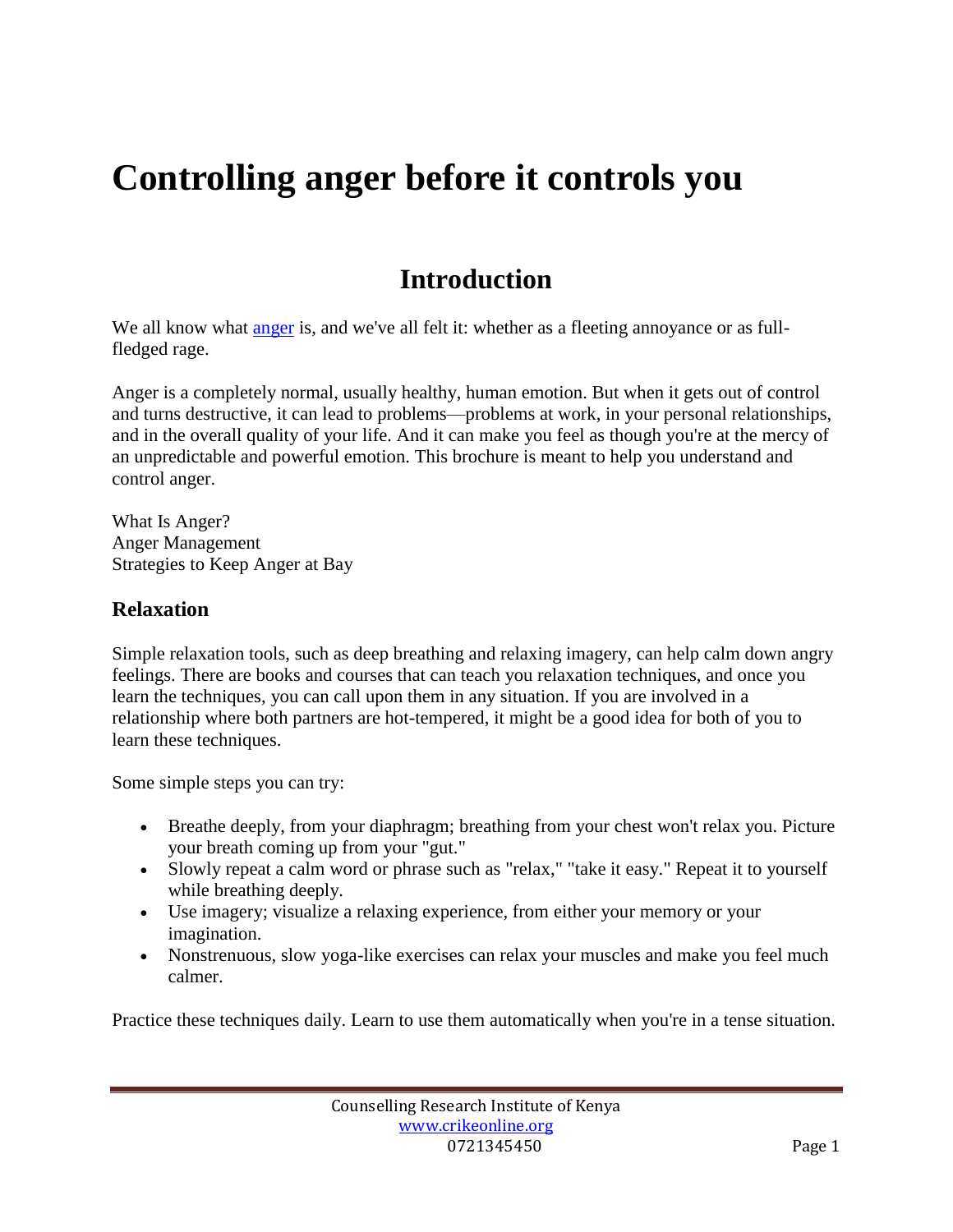### **Cognitive Restructuring**

Simply put, this means changing the way you think. Angry people tend to curse, swear, or speak in highly colorful terms that reflect their inner thoughts. When you're angry, your thinking can get very exaggerated and overly dramatic. Try replacing these thoughts with more rational ones. For instance, instead of telling yourself, "oh, it's awful, it's terrible, everything's ruined," tell yourself, "it's frustrating, and it's understandable that I'm upset about it, but it's not the end of the world and getting angry is not going to fix it anyhow."

Be careful of words like "never" or "always" when talking about yourself or someone else. "This !&\*%@ machine never works," or "you're always forgetting things" are not just inaccurate, they also serve to make you feel that your anger is justified and that there's no way to solve the problem. They also alienate and humiliate people who might otherwise be willing to work with you on a solution.

Remind yourself that getting angry is not going to fix anything, that it won't make you feel better (and may actually make you feel worse).

Logic defeats anger, because anger, even when it's justified, can quickly become irrational. So use cold hard logic on yourself. Remind yourself that the world is "not out to get you," you're just experiencing some of the rough spots of daily life. Do this each time you feel anger getting the best of you, and it'll help you get a more balanced perspective. Angry people tend to demand things: fairness, appreciation, agreement, willingness to do things their way. Everyone wants these things, and we are all hurt and disappointed when we don't get them, but angry people demand them, and when their demands aren't met, their disappointment becomes anger. As part of their cognitive restructuring, angry people need to become aware of their demanding nature and translate their expectations into desires. In other words, saying, "I would like" something is healthier than saying, "I demand" or "I must have" something. When you're unable to get what you want, you will experience the normal reactions—frustration, disappointment, hurt—but not anger. Some angry people use this anger as a way to avoid feeling hurt, but that doesn't mean the hurt goes away.

#### **Problem Solving**

Sometimes, our anger and frustration are caused by very real and inescapable problems in our lives. Not all anger is misplaced, and often it's a healthy, natural response to these difficulties. There is also a cultural belief that every problem has a solution, and it adds to our frustration to find out that this isn't always the case. The best attitude to bring to such a situation, then, is not to focus on finding the solution, but rather on how you handle and face the problem.

Make a plan, and check your progress along the way. Resolve to give it your best, but also not to punish yourself if an answer doesn't come right away. If you can approach it with your best intentions and efforts and make a serious attempt to face it head-on, you will be less likely to lose patience and fall into all-or-nothing thinking, even if the problem does not get solved right away.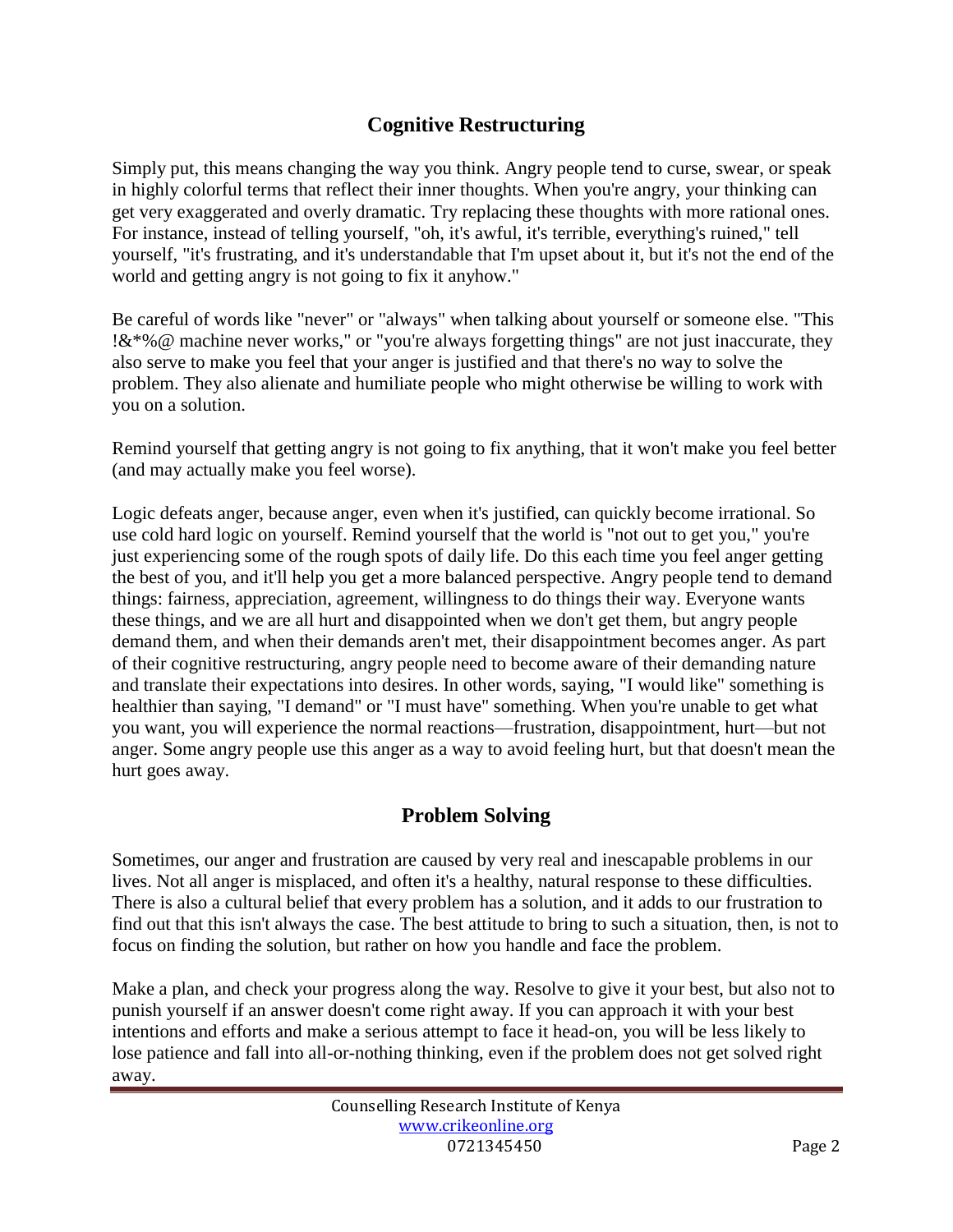#### **Better Communication**

Angry people tend to jump to—and act on—conclusions, and some of those conclusions can be very inaccurate. The first thing to do if you're in a heated discussion is slow down and think through your responses. Don't say the first thing that comes into your head, but slow down and think carefully about what you want to say. At the same time, listen carefully to what the other person is saying and take your time before answering.

Listen, too, to what is underlying the anger. For instance, you like a certain amount of freedom and personal space, and your "significant other" wants more connection and closeness. If he or she starts complaining about your activities, don't retaliate by painting your partner as a jailer, a warden, or an albatross around your neck.

It's natural to get defensive when you're criticized, but don't fight back. Instead, listen to what's underlying the words: the message that this person might feel neglected and unloved. It may take a lot of patient questioning on your part, and it may require some breathing space, but don't let your anger—or a partner's—let a discussion spin out of control. Keeping your cool can keep the situation from becoming a disastrous one.

### **Using Humor**

"Silly humor" can help defuse rage in a number of ways. For one thing, it can help you get a more balanced perspective. When you get angry and call someone a name or refer to them in some imaginative phrase, stop and picture what that word would literally look like. If you're at work and you think of a coworker as a "dirtbag" or a "single-cell life form," for example, picture a large bag full of dirt (or an amoeba) sitting at your colleague's desk, talking on the phone, going to meetings. Do this whenever a name comes into your head about another person. If you can, draw a picture of what the actual thing might look like. This will take a lot of the edge off your fury; and humor can always be relied on to help unknot a tense situation.

The underlying message of highly angry people, Dr. Deffenbacher says, is "things oughta go my way!" Angry people tend to feel that they are morally right, that any blocking or changing of their plans is an unbearable indignity and that they should NOT have to suffer this way. Maybe other people do, but not them!

When you feel that urge, he suggests, picture yourself as a god or goddess, a supreme ruler, who owns the streets and stores and office space, striding alone and having your way in all situations while others defer to you. The more detail you can get into your imaginary scenes, the more chances you have to realize that maybe you are being unreasonable; you'll also realize how unimportant the things you're angry about really are. There are two cautions in using humor. First, don't try to just "laugh off" your problems; rather, use humor to help yourself face them more constructively. Second, don't give in to harsh, sarcastic humor; that's just another form of unhealthy anger expression.